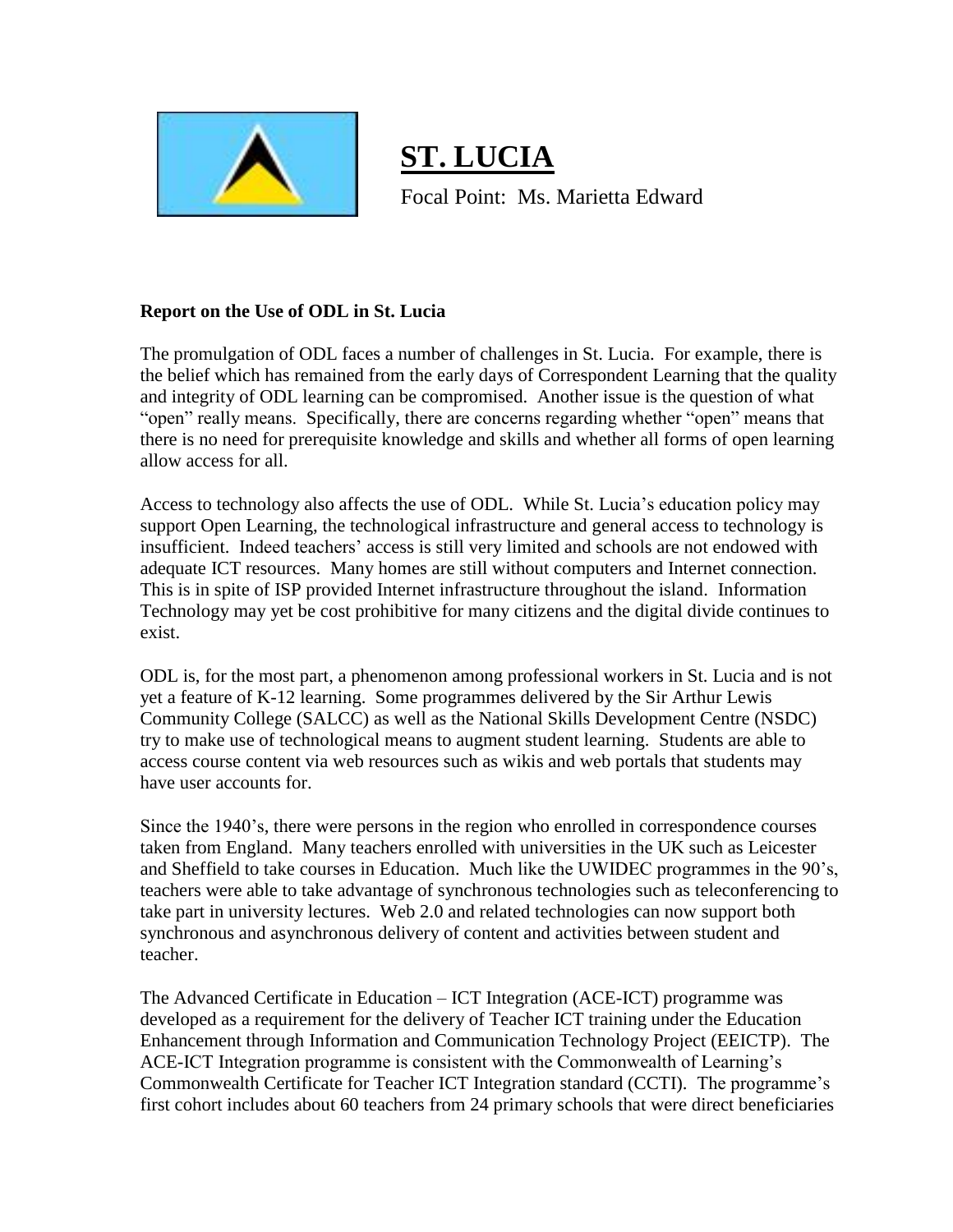under the EEICTP. The programme was initially being delivered on a Moodle platform installed at the Ministry of Education, which was implemented under the same EEICTP.

The courses are delivered completely online. Unfortunately, the programme suffered two major setbacks. The main setback was caused by software issues related to the old and unsupported version of Moodle that was installed at the Ministry of Education. A decision was made to migrate the entire programme to the Moodle platform owned and operated by the Sir Arthur Lewis Community College. It is now not clear when the programme will be resumed.

The Sir Arthur Lewis Community College (SALCC) established its Moodle platform in 2003 with the intention of supporting its extended programmes to a wider community. While the Moodle is expected to augment regular classroom taught courses, the system has the capacity to permit students in remote locations to take courses completely online. The Diploma in Education programme for example, contains a few courses that are mediated through this portal. Most of the students in this programme are in-service graduate teachers at secondary schools.

SALCC has at its disposal a fully staffed Information and Technology Services (ITS) unit that supports the technology infrastructure of the institution. The Moodle is well supported by dedicated staff. At the latest enquiry, SALCC's Moodle was found to be mostly underutilized by the staff. The Moodle administrator reported that there are usually fewer than five programmes being hosted on the Moodle at a time. The ITS unit has sought to improve the performance of the Moodle platform by purchasing cloud services to host the platform. This should result in less downtime and ease of maintenance.

The UWI Open Campus evolved from the previous UWI programmes of Distance Education such as the University Distance Teaching Enterprise (UWIDITE) of the 70's and, the University Distance Teaching Centre (UWIDEC) that was developed in 1996. The Open Campus website claims that over 20,000 are now enrolled in various programmes across the Caribbean.

#### **Possible Areas for Further Support from COL**

In general, the Ministry of Education desires a structure that will support ODL. Therefore, some of the Ministry's main objectives pertain to the creation of the Ministry web portal; the development of programmes and training materials and the design of a student performance assessment system.

#### **Top Priorities of the following Ministries.**

### **Ministry of Education, Human Resource Development and Labour:**

- 1. Training of teachers in the use of CXC Notesmaster Digital Platform.
- 2. Assistance in establishing a National Qualifications Framework.